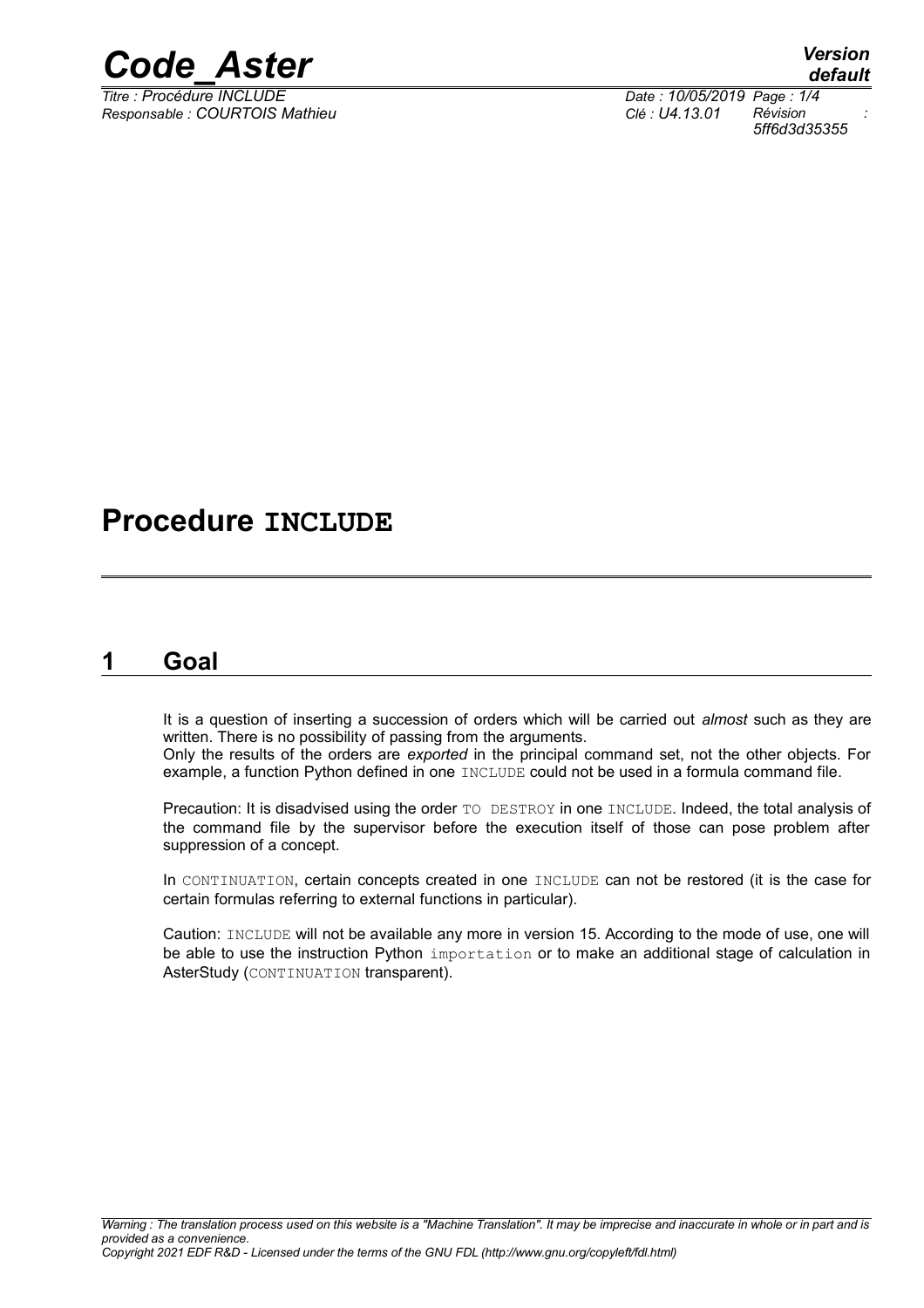# *Code\_Aster Version*

*Titre : Procédure INCLUDE Date : 10/05/2019 Page : 2/4 Responsable : COURTOIS Mathieu Clé : U4.13.01 Révision : 5ff6d3d35355*

*default*

## **2 Syntax**

INCLUDE **(** ♦ / UNIT = U , [I]  $/$  DATA = file  $\Diamond$  ALARM = / 'YES', [DEFECT]  $/$  'NOT',  $\begin{array}{cccc} \Diamond & \text{INFORMATION} & = & / & 0 \\ & / & 1 & , \end{array}$  $/$  1,<br> $/$  2, 2 . **)**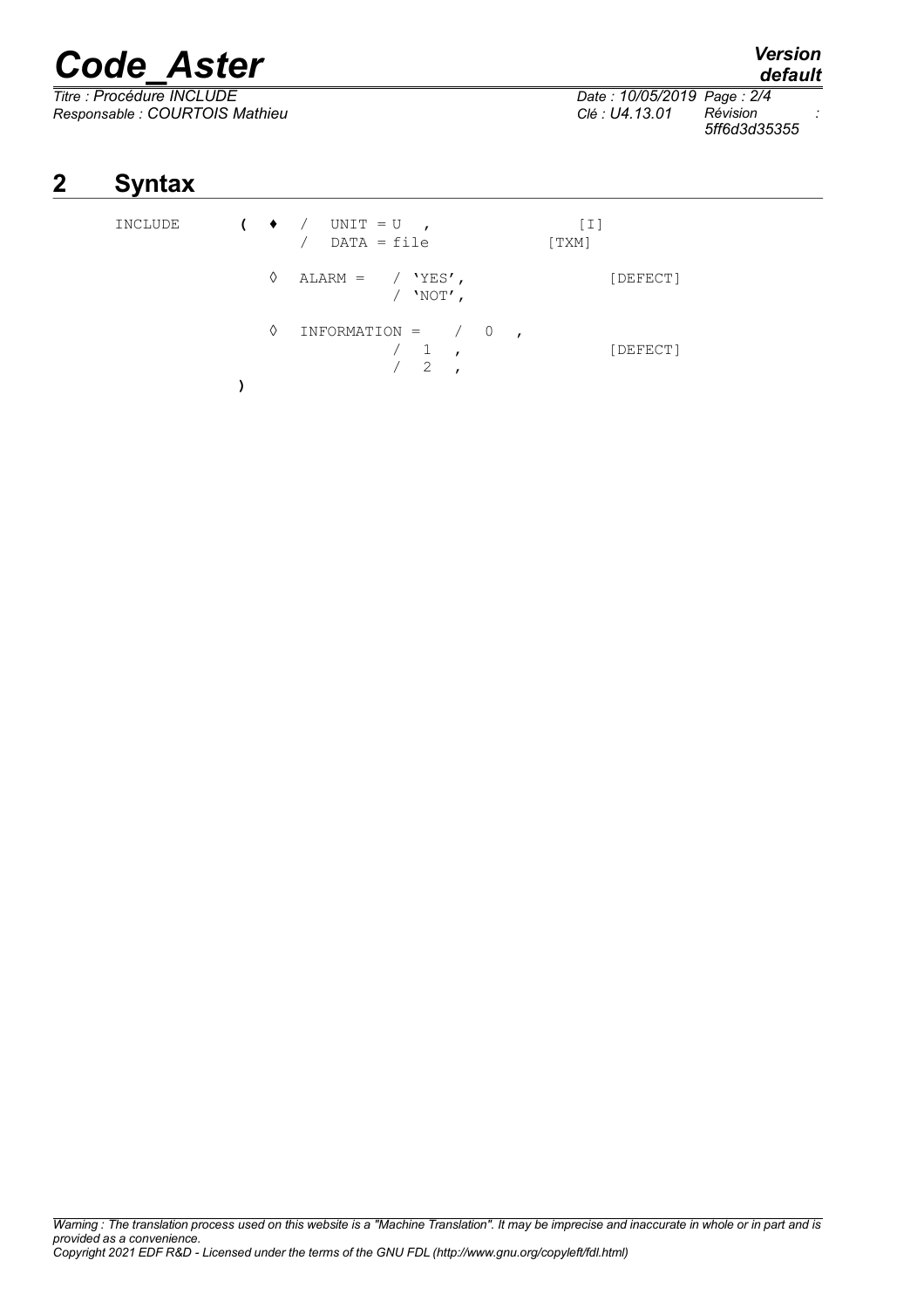## *Code\_Aster Version*

*Titre : Procédure INCLUDE Date : 10/05/2019 Page : 3/4 Responsable : COURTOIS Mathieu Clé : U4.13.01 Révision :*

*5ff6d3d35355*

## **3 Operands**

Except the site of the file included, operation is strictly identical with UNIT or DATA.

#### **3.1 Operand UNIT**

UNIT = U

Logical unit of the file to be included. It is essential to explicitly assign this number to a file within the interface astk. This file will be recopied in the repertoire of execution under the name fort.u.

#### **Notice**

*One cannot use INCLUDE with a logical unit associated with a file name with DEFI\_FICHIER. If necessary, one can use DONNEE=fichier.*

#### **3.2 Operand DATA**

 $DATA = file$ 

This keyword, intended to be used in the CAS-testS, allows to include a file stored in the repertoire of tests data whose diffusion is restricted. That makes it possible to diffuse a CAStest except a small portion who must remain confidential.

CE repertoire is by default located in the repertoire share/aster installation. The option of the command line --to rcdir allows to overload this site. The file included will be thus: xxx/share/aster/tests\_data/file

#### **3.3 Operand ALARM**

This keyword makes it possible to remove the alarm preventing of the disappearance of INCLUDE in version 15.

#### **3.4 Operand INFORMATION**

- $\Diamond$  INFORMATION =  $/ 0$ . / 1, [DEFECT]  $/2$ ,
	- 0 pas d' impression of the contents of the file included.
	- 1 impression of the contents of the file included, in the file 'MESSAGE'<br>2 identical to 1 (this value exists by convention)
	- identical to 1 (this value exists by convention)

### **4 Example of use**

```
Main file of orders:
BEGINNING ()
INCLUDE (UNITE=91, INFORMATION = 1)
Mo = AFFFE MODELE ( GRID = my,
                        AFFE = F ( TOUT=' OUI',
                                  PHENOMENE=' MECANIQUE', 
                                  MODELISATION=' 3D') )
INCLUDE (UNITE=92, INFO= 1)
END ()
```
• Command file attached to unit 91  $my = LINE MALLLAGE$  ()

*Warning : The translation process used on this website is a "Machine Translation". It may be imprecise and inaccurate in whole or in part and is provided as a convenience. Copyright 2021 EDF R&D - Licensed under the terms of the GNU FDL (http://www.gnu.org/copyleft/fdl.html)*